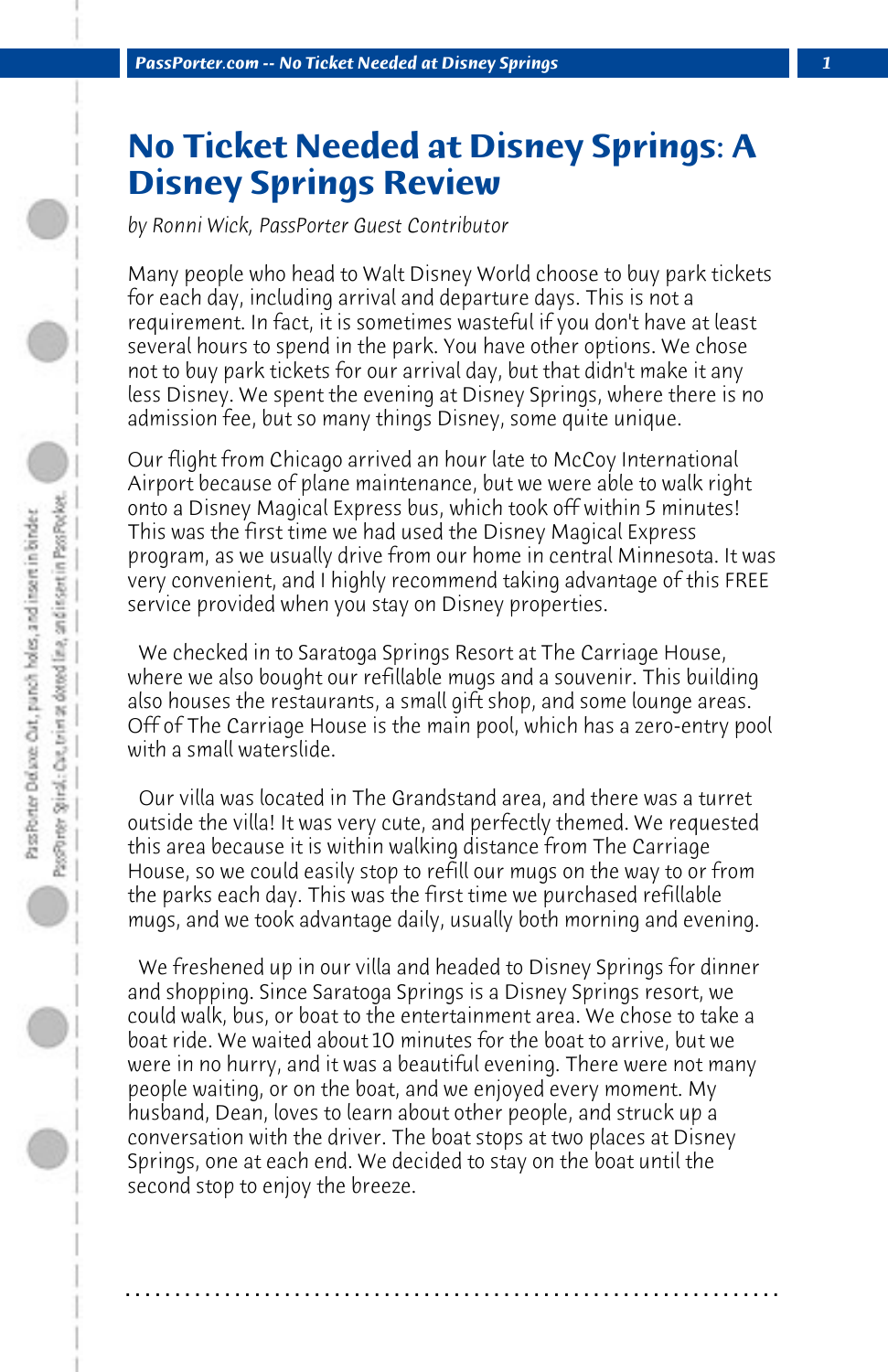We had no plans, just flew by the seat of our pants, which is rare for me. Our goal was to slowly eat our way through the night. We started at Cookes of Dublin, the quick service location on the back of Raglan Road, and shared an order of fish and chips with a Bailey & #39;s frozen shake. Dean and I like to try new things, and usually share so we can try more at different locations. We had not seen the shake on the menu online, so we thought we would try it.

 After some window shopping at the Lego store and The World of Disney, we stopped by Portobello Country Italian Trattoria. Instead of getting on a list for seating, we opted to sit at the bar, which is first come, first served. Dean ordered a craft beer recommended by the man sitting next to us, and we perused the menu. The bread service at Portobello is a loaf of focaccia with roasted garlic and olive oil, which the bartending staff was happy to show us the proper way to eat. You receive this service even at the bar, so it is a great option if you don't have a reservation.

 We ordered the Quatro Formaggio wood fired pizza, adding mushrooms. Portobello is known for their wood fired ovens which make, as we soon found out, some delicious pizza. The oven creates a crisp, flaky crust because of the extreme temperature, and the cheese gets all melty and bubbly. We were tempted to lounge there for the rest of the evening, as we really felt at home here, but I wanted to see more.

 We meandered our way to Raglan Road Irish Pub for a Guinness for Dean, and to watch some Irish dancing to live music. It was a fun atmosphere, and very loud. We didn't stay too long, as we didn't have an official place to sit, but it was impressive to see the talented dancers. They even invited some children up to dance, what a fun experience for them.

There are so many stores to visit in Disney Springs, many that have recently opened after the reimagining of the entertainment area. While there are some non-Disney stores here, I really love feeling I am at Walt Disney World without being actually in the parks. One of my favorite stores is the Art of Disney. There are so many prints to look through, and original artwork on the walls.

 We topped our meal off with a sea salt caramel and hot fudge sundae at Ghirardelli Ice Cream and Chocolate Shop. Fair warning, there is always a line, but it goes quickly, and they make the sundaes to order. There were no available tables in the shop, so we took our sundae down toward the water and sat on a bench to enjoy our dessert. It was wonderful that the stores were open late to give us a chance to shop and look around in between our meal courses. Even though it was still

**. . . . . . . . . . . . . . . . . . . . . . . . . . . . . . . . . . . . . . . . . . . . . . . . . . . . . . . . . . . . . . . . . .**